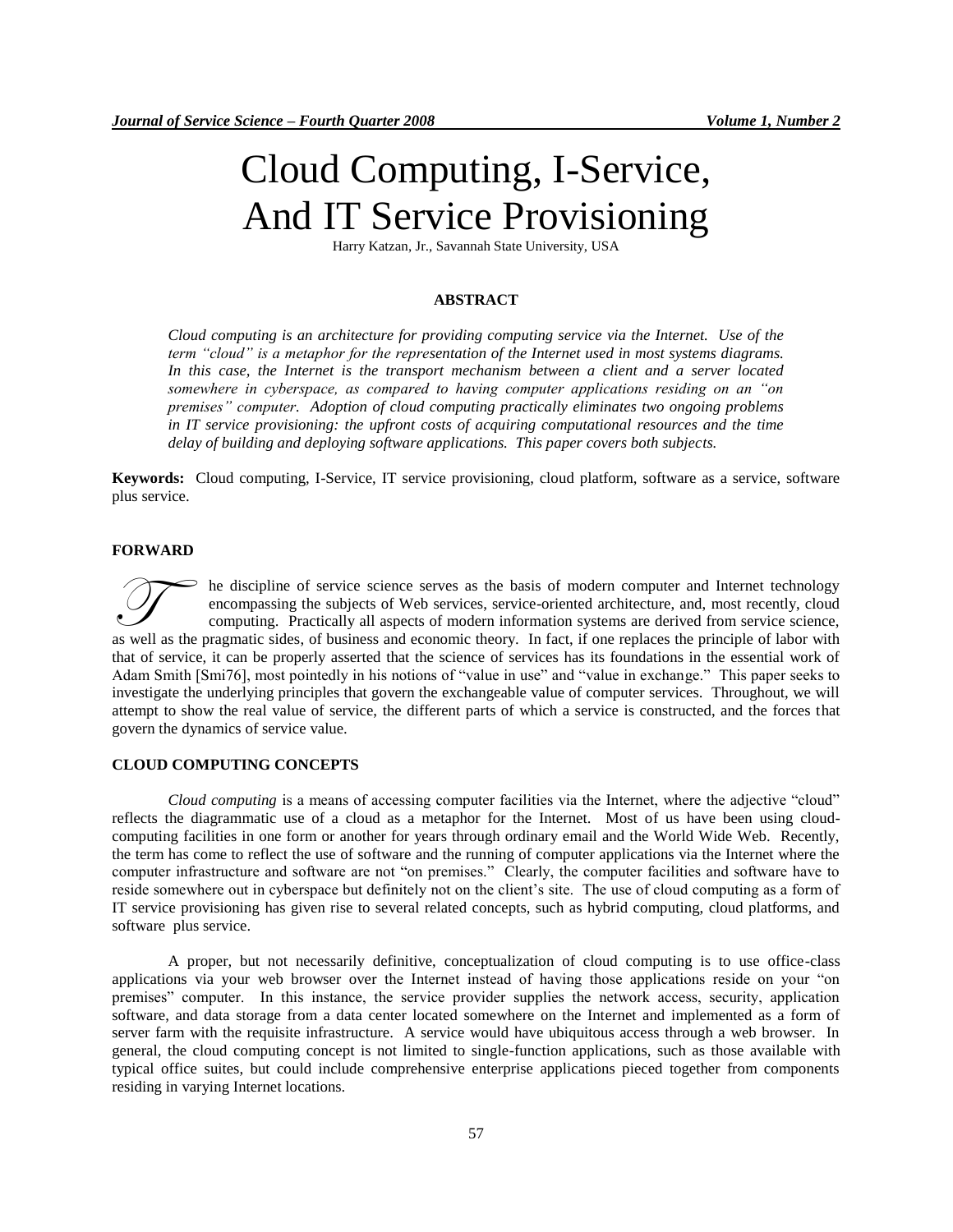# **I-SERVICE CONCEPTS**

Every year, businesses spend millions of dollars on their IT infrastructure consisting of hardware, system software, applications, networks, people, and other organizational assets. With "on demand" computing, they can plug into the wall, figuratively speaking, and only pay for the IT services they use. The concept is called *utility computing* that is accessed as most public utilities. We are going to refer to the total utility computing concept as **I-Service.** When appropriate, an I-Service utility is a viable option for obtaining computing services, the essence of which is in the packaging of computer services as a metered facility without up-front costs for IT infrastructure. In the current view of things, an I-Services utility is network based and is dependant upon the Internet as a transport mechanism. In recent years, computing has become the operational medium for business, government, education, and a part of everyday life for most people, and as with electric utilities, computing utilities have evolved from being a luxury to an everyday necessity.

## **I-Service Characteristics**

I-Service utilities are characterized by four key factors: necessity, reliability, usability, and scalability. *Necessity* refers to the idea that a preponderance of users depend on the utility to satisfy everyday needs. *Reliability* refers to the expectation that the utility will be available when the user requires it. *Usability* refers to the requirement that the utility is easy and convenient to use – regardless of the complexity of the underlying infrastructure. *Scalability* refers to the fact that the utility has sufficient capacity to allow the users to experience the benefits of an expandable utility that provides economy of scale. Certainly, modern Internet facilities for search operations that engage thousands of servers satisfy these characteristics.

#### **Utility Computing Services**

The notion of "paying for what one uses" is a compelling argument for using I-Service for special or all computing needs. However, the proof of the pudding may, in fact, be in the details. The key question is whether the service should be based on a metered model or a subscription model. With the *metered model*, the usage is easily measured, monitored, and verified and lends itself to managerial control on the part of the user. In addition, metering can be applied to differing levels of service. With the *subscription model*, usage is difficult to control and monitor and its adoption is favored by managers more concerned with convenience than with resource control.

For example, water and electricity service commonly use metered service while the plain ordinary telephone system "usually" provides subscription service for local service and metered service for long distance. In the area of computer networks, broadband cable and telephone digital-subscriber line (DSL) rates are normally based on the subscription model. With cable TV, on the other hand, there are usually differing levels of subscription service along with "pay per view" for special services.

One can readily conceptualize a scheme for a typical I-Service customer – nominally assumed to be a small-to-medium-sized business. Office services, such as word and spreadsheet processing, could be subscriptionbased service and special applications, such as integrated enterprise systems, would be metered service.

## **I-Service Architecture**

The difference between application services and multi-tenant services may very well be the deciding factor in determining whether metered or subscriber service is the way to go. With *multi-tenant service*, several clients may share the same software with separate data – as in the case of office processing. With *application service*, the service provider supplies one instance of the software per client, thereby lending itself to a form of metered service. In the latter case, the notion of a client should be regarded as an environment comprised of several users.

#### **Hosting and Virtualization**

A common example of utility computing is *hosting* wherein an application service provides "off premises" computer services on a subscription or pay-as-you-go basis. The practice is prevalent among relatively small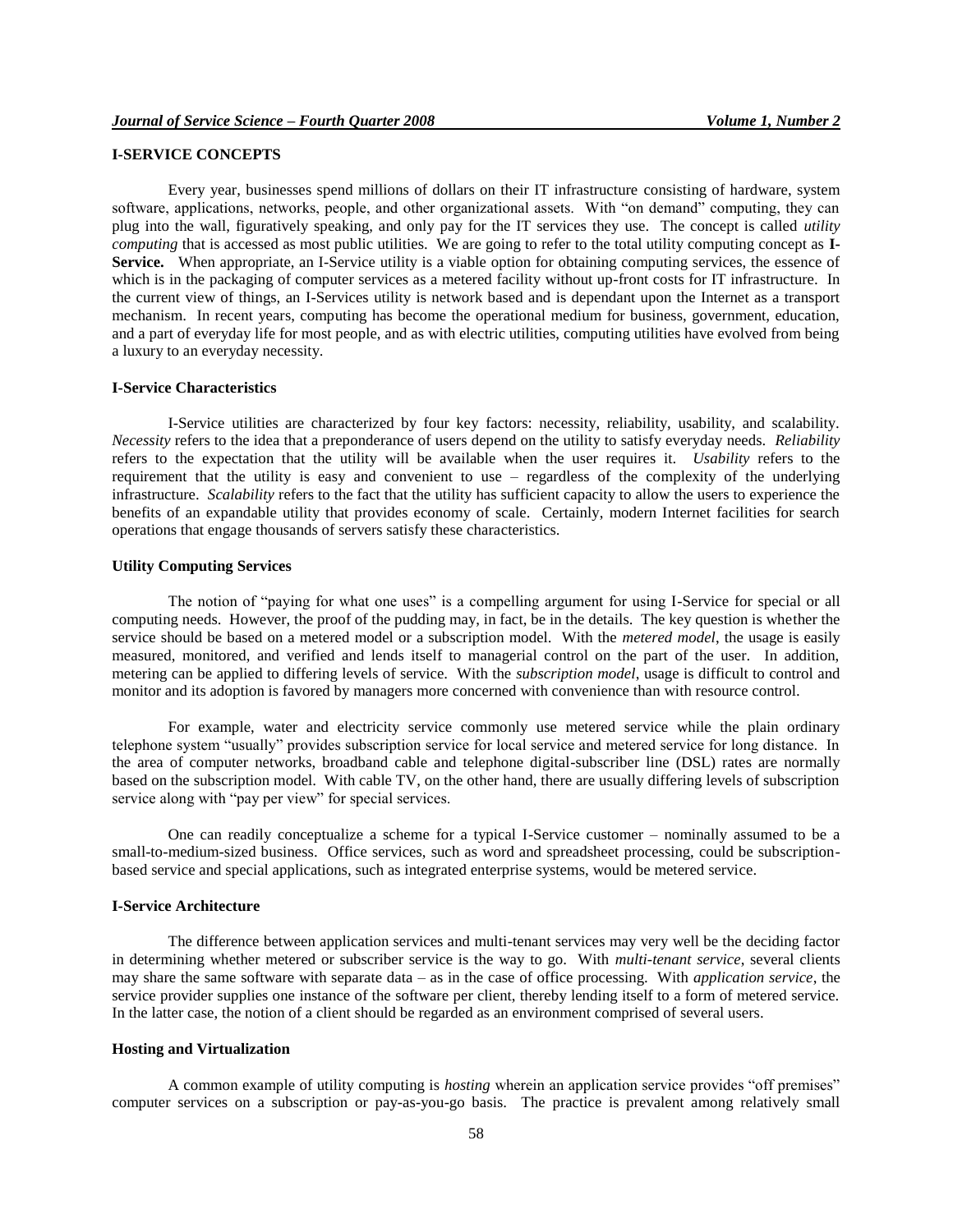#### *Journal of Service Science – Fourth Quarter 2008 Volume 1, Number 2*

software developers that require expensive computer facilities. A service provider usually supplies requisite services on a time-sharing basis through communications facilities, and the service provided is the access to and utilization of a computing platform comprised of a computer system, an operating system, and necessary utility facilities. This is the origin of the *Platform as a Service* (PaaS) concept, often sustained through virtualization.

*Virtualization* refers to the provisioning of a "not real but virtual" computing environment created through a software facility known as a *hypervisor* with the capability of managing several diverse computing platforms, executing concurrently, so that the client is given the operational advantage and illusion of having a unique copy of the selected platform. The hypervisor controls the underlying computer hardware and software and passes control to a specific client instance on a demand basis. [Kat86]

## **The Long Tail**

The long tail [Cho06] is a conceptualization of the unique opportunities available through Internet access, exemplified by online book sellers and software services. A brick-and-mortar bookseller has a limited amount of self space and typically stocks only the most popular books. Online booksellers do not have the same limitation and are able to take advantage of the long tail, as suggested by Figure 1, to provide opportunities not available otherwise.



**Figure 1: The Long-tail concept. [Cho06, p. 8]**

The long-tail phenomenon also applies to line-of-business software, as depicted in Figure 2, and consumeroriented services to provide a level of economy of scale not otherwise available with "on premises" software and the requisite computing platforms. The long-tail perspective provides a basis for the monetization of cloud computing.

## **CLOUD COMPUTING CHARACTERISTICS**

The defining characteristic of cloud computing is that services are accessible through a web browser. In general, the cloud computing concept is not limited to single-function applications, such as those available as office suites, but could include comprehensive enterprise applications pieced together from components residing in varying Internet locations. Because the application software with cloud computing is not executed on a local computer, it is useful for connecting people and organizations in various combinations across the Web and supporting mobile computing. Cloud computing should not be confused with outsourcing. With outsourcing, an existing function is moved out of the department, enterprise, or geographic jurisdiction. With cloud computing service, the home of an application originates in the cloud.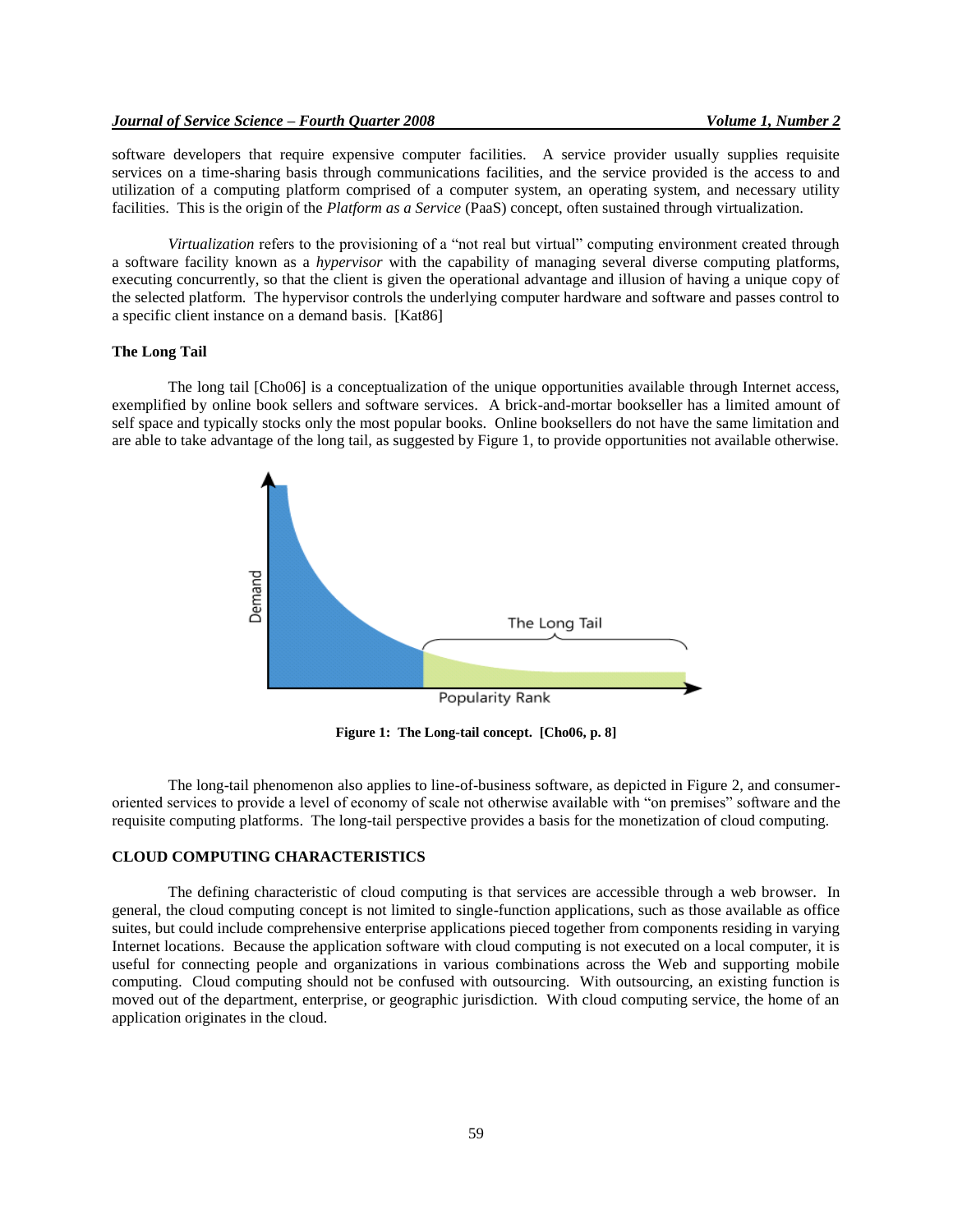

**Figure 2: Long-tail software opportunities. [Cho08, p. 2]**

## **Cloud Computing Versus Utility Computing**

It is difficult to state the difference between cloud computing and utility computing, because they both appear to refer to the same phenomena. Digging a little deeper, however, it would appear that utility computing is more of a business concept – perhaps a business model – providing "pay for what you get" services, where the operational framework could be traditional batch processing, local networks, enterprise networks, or the Internet. In fact, utility computing has the flavor of a "spin off" of a non-core service to another organizational entity – either internally or externally. In general, utility computing could use the Internet, but that is not a defining characteristic.

Cloud computing, on the other hand, is by definition an Internet-based facility – hence the "cloud" metaphor referring to the usual depiction of the Internet. With the Internet providing the accessibility component, service clients do not typically own the hardware and software infrastructure. So the chief advantage of cloud computing from the client's perspective is the availability of software, storage, and computing resources without upfront infrastructure costs.

#### **Advantages Of Cloud Computing**

With cloud computing, the client can be up and running with a new or needed application in a very short period of time, especially for functional applications with all of the I-Service advantages referred to in the previous section. Effectively, the client is renting the cloud computing service.

## **Cloud Terminology**

As with other forms of I-Service, cloud computing has its own terminology, reflecting the underlying concepts and components, such as the following: [Wik08a]

*Cloud application* – the software service being offered.

*Cloud client* – the service participant using the cloud functionality.

*Cloud platform* – the computer infrastructure that supports the cloud computing service.

*Cloud service* – the application facilities provided by the cloud environment.

*Cloud storage* – the online storage for files and databases supported by the cloud platform.

*Cloud architecture* – the overall design of the cloud computing environment.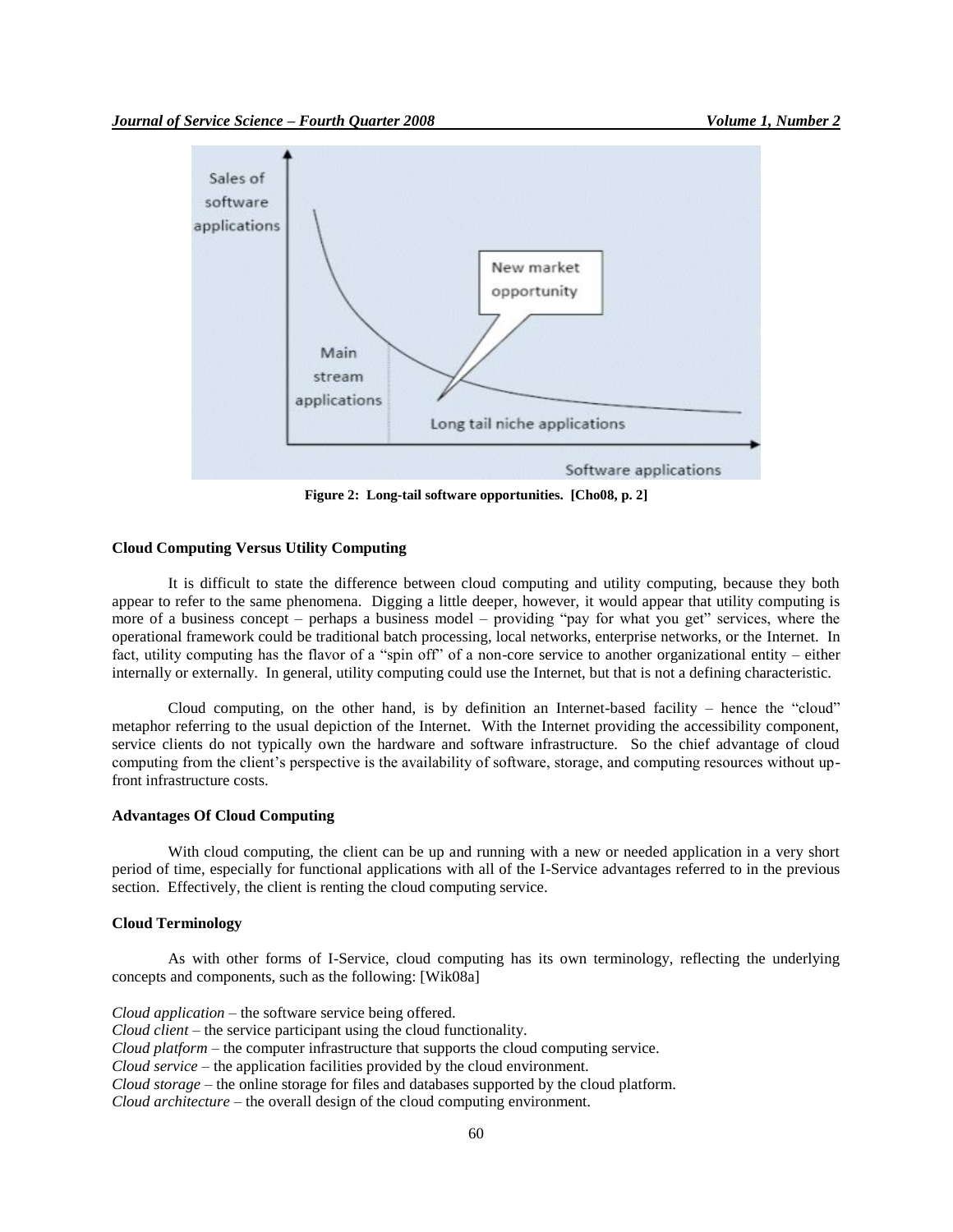*Cloud provider* – the enterprise that owns and operates the cloud computing service.

Collectively, the cloud concept engenders two related topics: Software as a Service (SaaS) and Platform as a Service (PaaS).

#### *Software As A Service* **Definition**

The availability of software accessibility via cloud computing is a means of deploying software without the inherent costs of purchase, installation, and computer hosting. With SaaS, the burden of software installation, maintenance, and support is eliminated from the client's viewpoint. From the vendor's viewpoint, SaaS provides enhanced protection for intellectual property and establishes an ongoing revenue stream for the software developer.

#### *Platform As A Service* **Definition**

A cloud platform, together with associated software, provides an "on demand" form of application availability without the inherent costs of infrastructure deployment and ongoing maintenance and support. Most cloud services are based on service-level agreements (SLA) essentially resulting in the leveraging of infrastructure costs among multiple cloud clients.

PaaS provisioning reflects a business model wherein one enterprise supplies PaaS hosting to one or more SaaS enterprises. In the provisioning package, the PaaS provider would supply advanced security measures and other necessary infrastructure facilities never actually seen, per se, by the cloud client. In this scenario, the SaaS enterprise is then solely responsible for cloud software development.

## **SOFTWARE SERVICE**

Chong and Carraro [Cho06] define software as a service (SaaS) as software deployed as a hosted service and accessed over the Internet. The key features of SaaS are where the programs reside and how they are accessed. The two kinds of software in this category are business software and consumer software. Business software provides business services and emphasizes business solutions, such as CRM, SCM, ERP, and human resources. Consumer software provides publicly oriented personal solutions, such as office applications and are often provided at no cost – that is, in their cloud versions.

## **SaaS Architecture**

The die has been cast, and cloud computing is destined to be a major topic in IT services provisioning, primarily because it takes good advantage of available technology and best practices for effective service economics. A major aspect of cloud computing is Software as a Service (SaaS) that will have a profound influence on the software industry. The subject of SaaS will determine how software is developed, sold, purchased, and deployed.

With business services, the most important consideration is whether the process is executed in-house or as a cloud service. When the process is handled in-house, total control over the operation is obtained along with limited opportunity for achieving economy-of-scale. As processes are distributed outward on the cloud, control is decreased but opportunities for achieving economy-of-scale are increased.

The considerations are different with consumer services. Pure service, as with office applications, provides practically no control over the application to the client and a reasonably high-level of economy-of-scale to the provider. In many cases, consumer services are advertising-supported and are complimentary to the client, as covered below.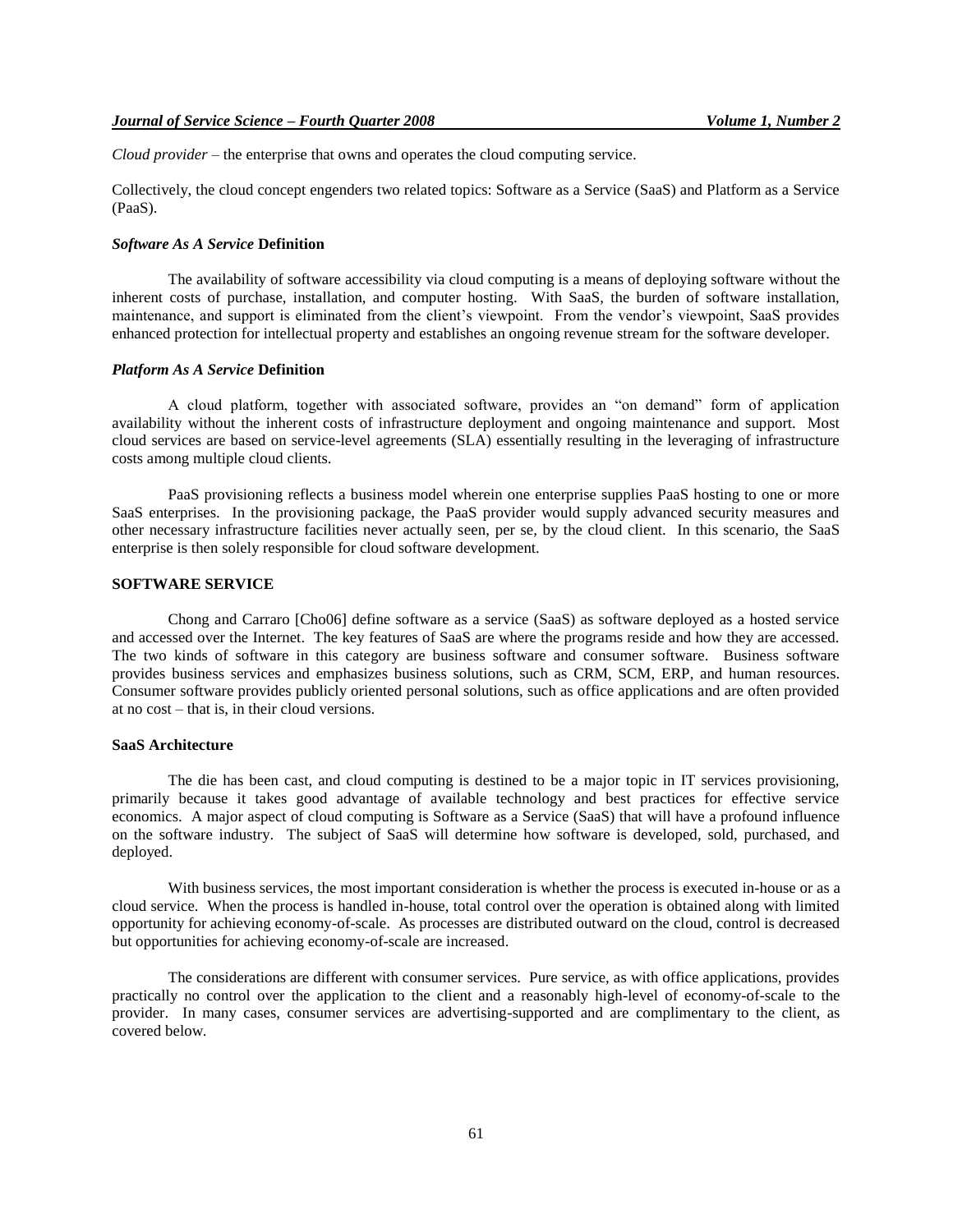## **Business Services**

Business applications that reside "on premises" are governed by the traditional considerations of application acquisition and deployment. If an application resides on and is deployed from the cloud, then two options exist:

- (1) Build the software yourself (or have it built for you) and run it on the cloud as a hosted service perhaps using a cloud platform.
- (2) Obtain the application software from an independent software vendor (ISV) and run it on the cloud in a standard or modified mode.

In the former case, all clients access the same version of the software. In the latter case, a client gets a customized version achieved with a separate code base, or its equivalent, configuration options, or operational metadata. The subject of business services is covered in more detail in a subsequent section.

#### **Consumer Services**

The primary advantage of a cloud consumer service is that it is typically free to the client, as well as being accessible from any location via the Internet, and it yields advertising-supported revenue for the provider. Consumer services have a near-zero marginal cost of distribution to clients, because of the long tail, and requires only a fraction of the number of clients to respond to advertising. This is the well-known *Freemium Business Model* [And04], characterized as follows: In the free sample product model, you give away 1% of your product to sell the additional 99%, whereas in the freemium model, you give away 99% to sell 1%. Because of the scale of the Internet with millions of users, you can reach a large market, so that the 1% is a huge amount.

#### **Software Plus Service**

*Software plus Service* (S+S) refers to a user-centric approach to service deployment by combining "on premises" computing (fat client) with enhanced services on the cloud. The enhanced services combine advanced functionality with the capability to scale up to meet peek computing demands for both business and consumer services. A related feature of S+S involves the distribution of service pack software updates for both system and application software and the provisioning of automatic software downloading.

#### **The Business Model**

Clearly, the business model for the deployment of both SaaS and S+S changes with the adoption of cloud computing. The ownership of software shifts from the client to the provider, along with the responsibility for the technology infrastructure and its management. [Cho06] The marketing targets for SaaS and S+S clients are service consumers and small to medium sized businesses and economy of scale is achieved through specialization and the development of cloud platforms.

#### **Cloud Application Architecture**

A comprehensive SaaS application structure includes a continuum of architectural levels, based on the capability of handling multiple clients and software configurability. Four levels are identified. The number of levels in any specific operational environment is based on the cloud platform and its characteristics.

Level One. At the first level, the users within a client domain address a single instance of an application running on a server. Each client/instance is totally independent of other client/instances running on the same server. This is the traditional hosted service operating in the cloud. Each software instance is individually customized for each client.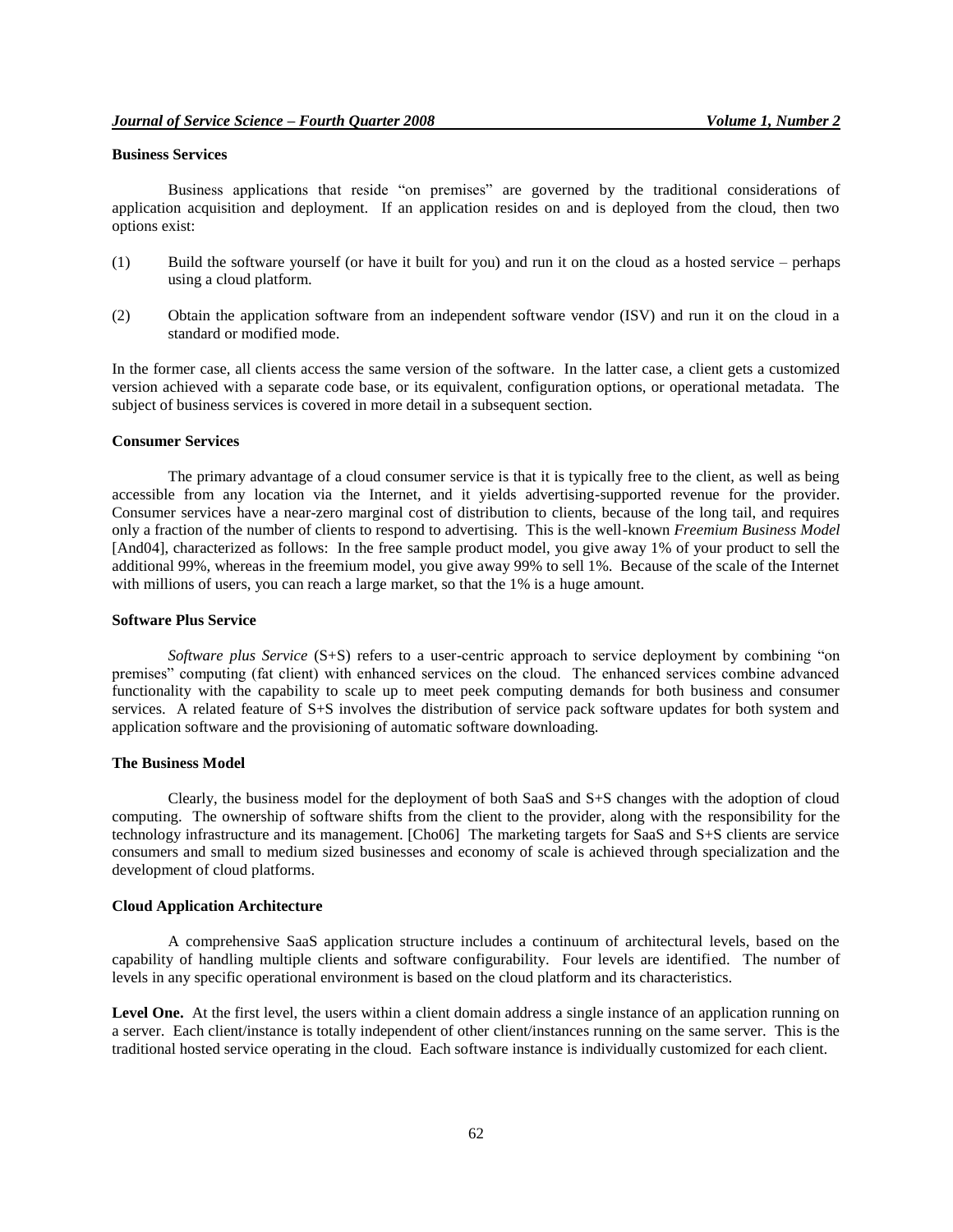Level Two. At the second level, the server hosts a separate instance of the software for each client, but the instance is a configurable version of the same code base, reducing maintenance costs and contributing to increased economyof-scale.

**Level Three.** At the third architectural level, the vendor runs a sole instance that is shared by multiple clients. The feature set for each client is determined by configurable metadata, and authorization/security policies insure the separation of user data.

Level Four. At the fourth level, the same "level three" instances are run on a server farm with fabric for lead balancing.

The choice among architectural levels is determined by the provider/client's business, architectural, and operational models.

#### **CLOUD PLATFORMS**

A *cloud platform* is an application service provider that runs in the cloud. More specifically, a cloud platform provides services to applications in the same manner that "software as a service" programs provide services to clients using the cloud as a transport medium. A cloud platform resides in a cloud data center and exists as a powerful computing facility, a storage system, an advanced operating system, support software, and the necessary fabric to sustain a server farm and scale up to support millions of Internet clients. A cloud platform is as much about operating in the cloud, as it is about developing applications for the cloud.

#### **Application Development**

A cloud platform provides the facility for an application developer to create applications that run in the cloud or use cloud platform services that are available from the cloud. Chappell [Cha08] lists three kinds of cloud services: SaaS user services, on-premises application development services (attached services), and cloud application development services. An *SaaS application* runs entirely in the cloud and is accessible through the Internet from an on-premises browser. *Attached services* provide functionality through the cloud to support serviceoriented architecture (SOA) type component development that runs on-premises. *Cloud application development services* support the development of applications that typically interact while running in the cloud and on-premises.

# **Cloud Platform Architecture**

A cloud platform can be conceptualized as being comprised of three complementary groups of services: foundations, infrastructure services, and application services. The *foundation* refers to the operating system, storage system, file system, and database system. *Infrastructure services* include authorization/authentication/security facilities, integration between infrastructure and application services, and online storage facilities. *Application services* refer to ordinary business services that expose "functional" services as SOA components.

Cloud platforms are a lot like enterprise-level platforms, except that they are designed to scale up to support Internet-level operations.

## **Application Services**

"*Venus* is for application services and *Mars* is for infrastructure services." Application services are designed to be used by people, and infrastructure services are designed to be used by applications. [Cha08, p. 11] The basic idea of cloud platforms is that SaaS applications will be created by developers to provide services used by people, and SaaS applications will use infrastructure services.